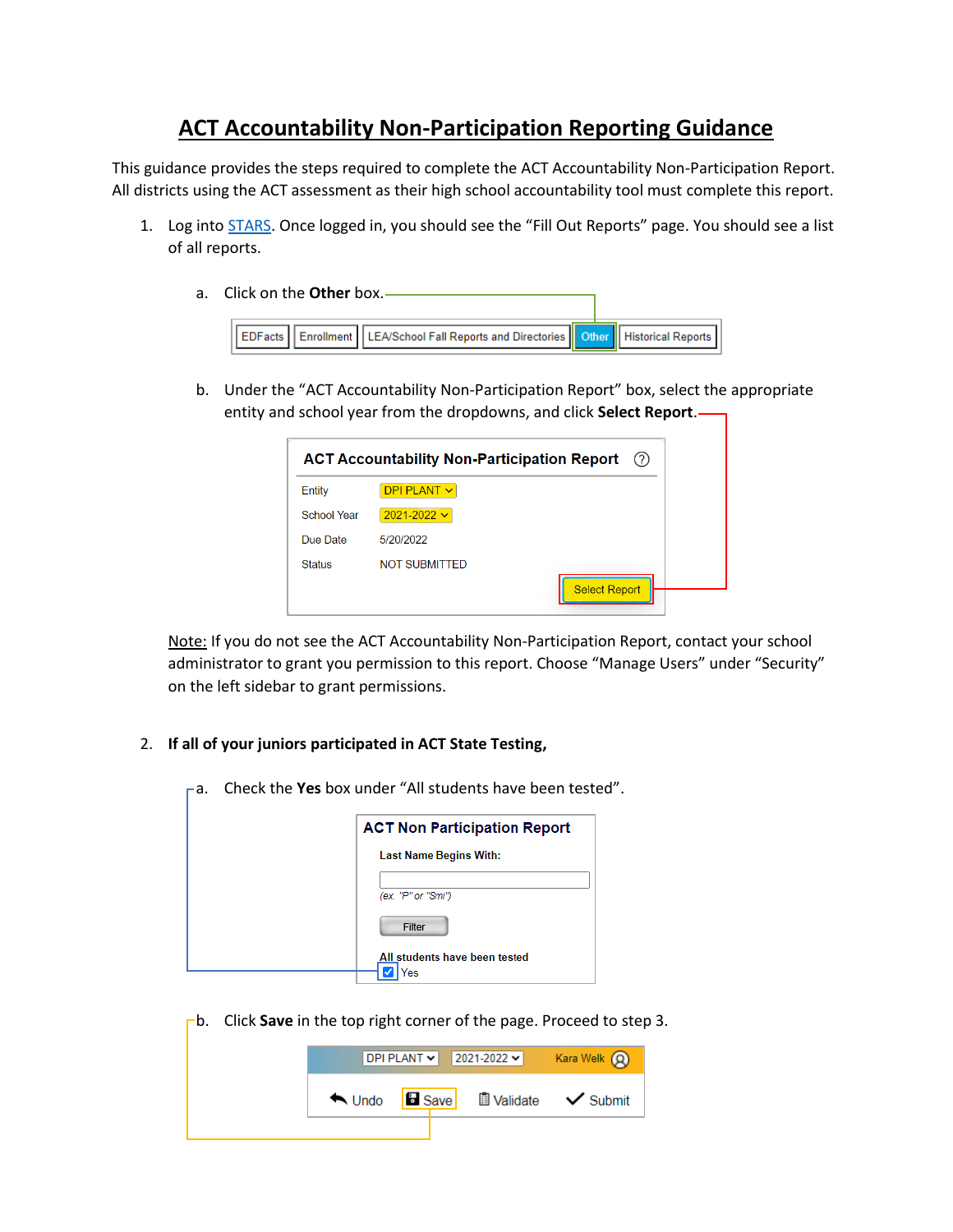## **If one or more juniors did NOT participate in ACT State Testing,**

c. Click **Import** under "Tools" on the left side of the page. A list of JUNIORS from your school will be displayed.



- d. You may use the first name and last name boxes to search or scroll down through the list of student names. If you use the search boxes, click "Filter" when you are through identifying the student(s).
- $\Gamma$ e. Check the box next to the student's name to mark only those students who did not participate in the testing.

|  | <b>State ID</b> |
|--|-----------------|
|  | 1291656211      |
|  | 3954014055      |
|  |                 |

f. After all appropriate boxes have been checked, click the **Import** button under "Functions" on the left side of the page. You will see a message indicating the number of students that were imported.



-g. Click "ACT Non-Participation" on the left side of the page or the "ACT Accountability -Non-Participation Report" breadcrumbs at the top of the page to return to the report. The students that were selected will be listed.

| <b>ACT Accountability Non-</b><br><b>Participation Report 2021</b><br>$-2022$ | STARS Home ▶ ACT Accountability Non-Participation Report<br><b>ACT NonParticipation Import</b> |
|-------------------------------------------------------------------------------|------------------------------------------------------------------------------------------------|
| <b>Sections</b>                                                               | Grade                                                                                          |
| <b>ACT Non-Participation</b>                                                  |                                                                                                |